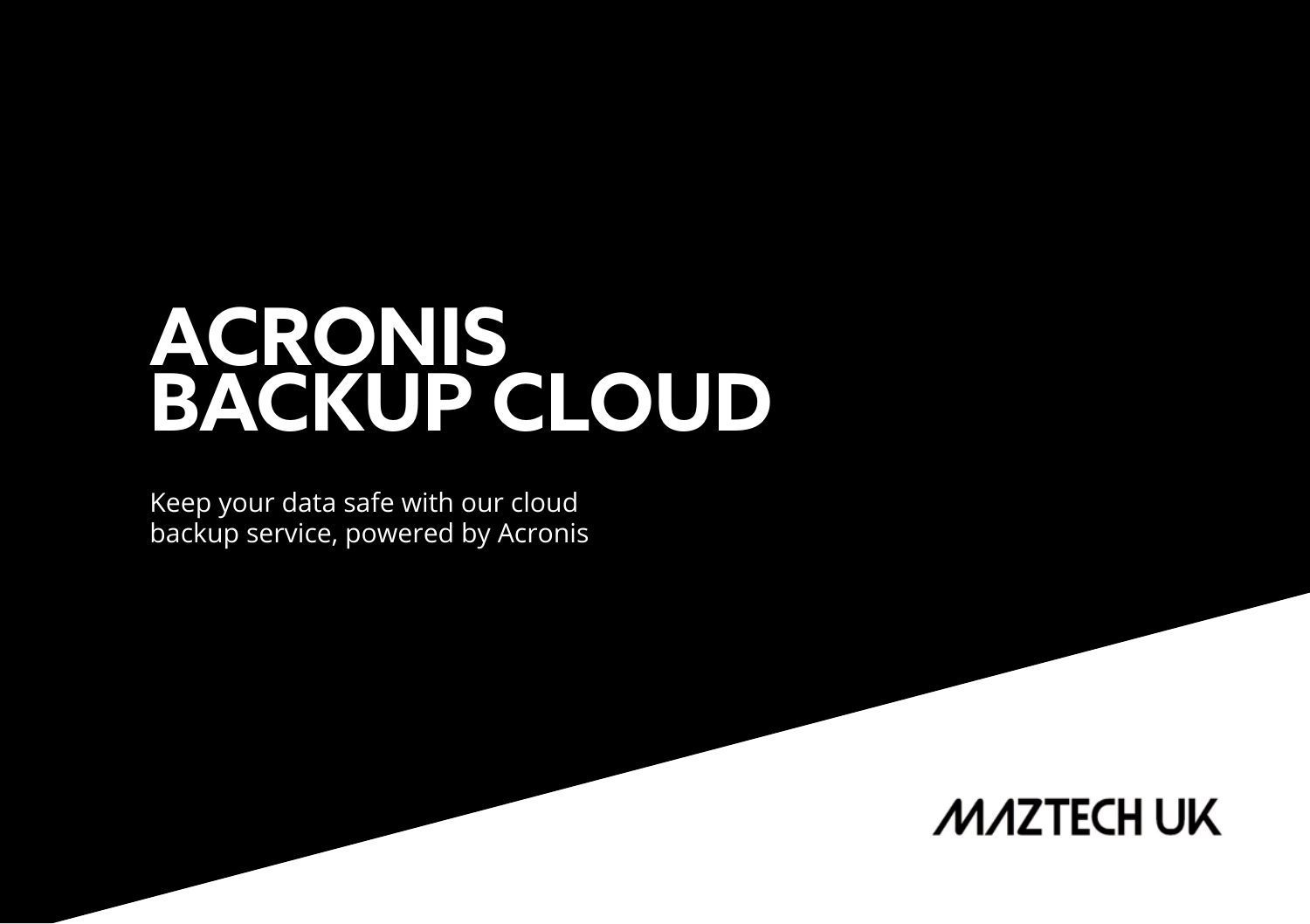# **WHY CHOOSE ACRONIS BACKUP CLOUD?**

Your most important business asset is data. After all, without customer information, order details or product data, you will not be able to perform any business activities. Imagine partially or even completely losing your business data. It could mean the beginning of the end. At the very least, it would damage your company image.

Acronis Backup Cloud gives you the peace of mind that comes with the knowledge that your data is safely stored at all times.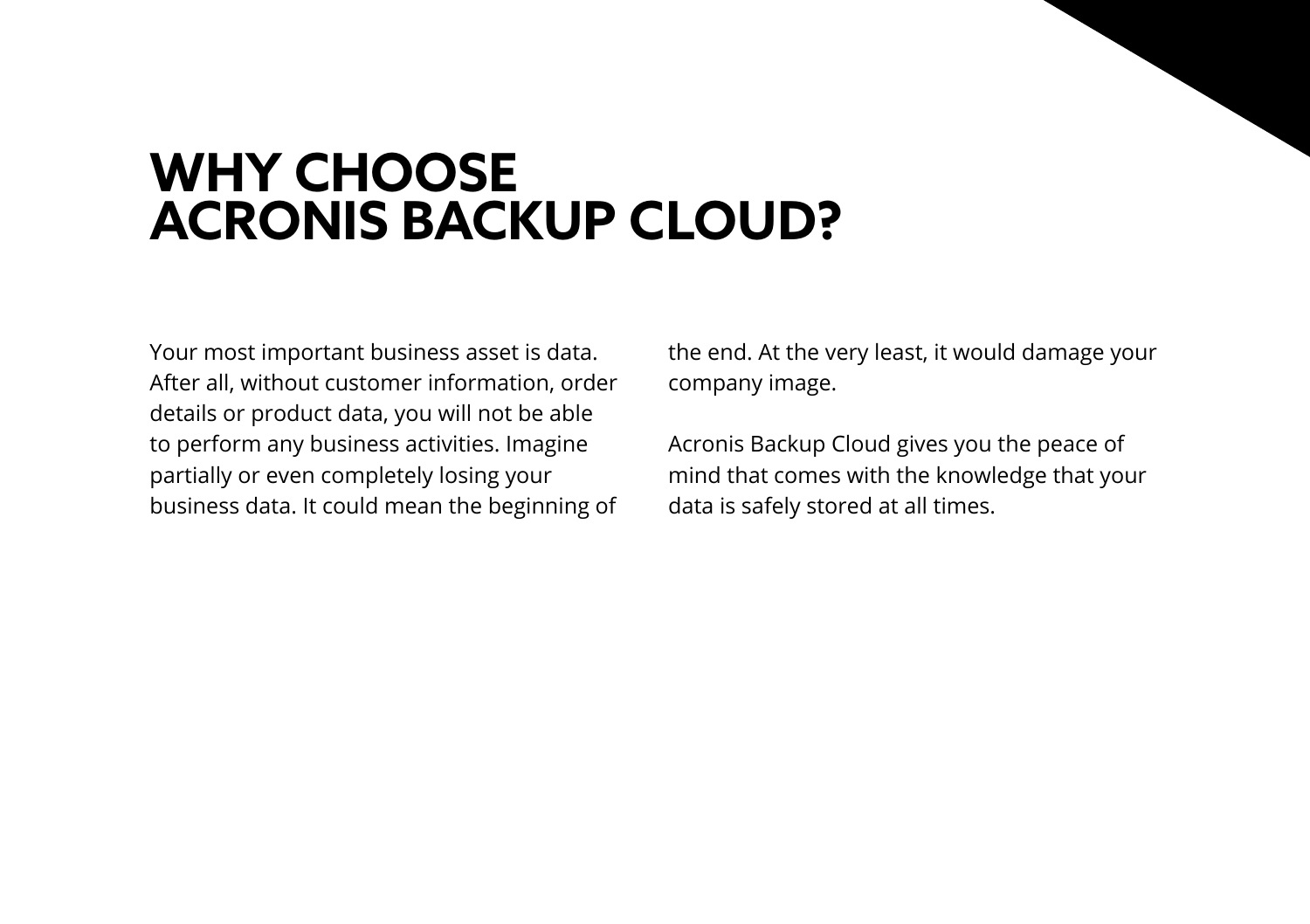# **GUARANTEED DATA PROTECTION**

Acronis Backup Cloud uses high-end storage equipment, which is located in a physically secured UK datacentre. Due to an extensive SLA you can always access your backed-up data and the datacentre has multiple Standardisation Certifications.

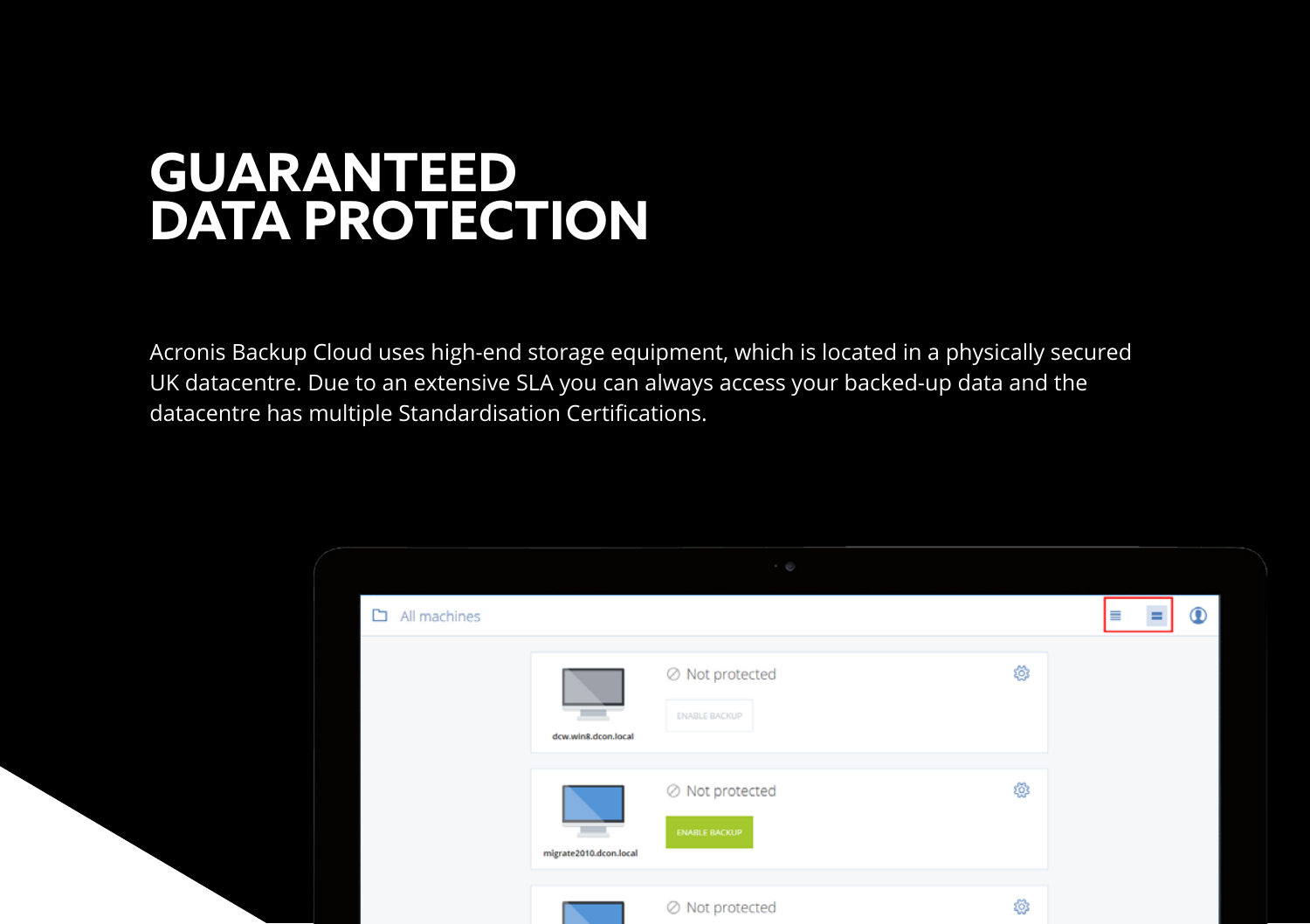### **REMOTE BACKUP OF DESKTOPS, LAPTOPS AND SERVERS**

As soon as users log in to your company network from any location the backup process will start. You will also be able to view and download your data from anywhere in the world via the Internet.

### **Multiple storage options…**

- 25GB workstation account
- 100GB workstation account
- 250GB workstation account
- 500GB workstation account
- 1TB workstation account
- 150GB server account
- $\checkmark$  500GB server account
- $\checkmark$  2TB server account
- $\sqrt{ }$  5TB server account.
- Unlimited with pay per gigabyte

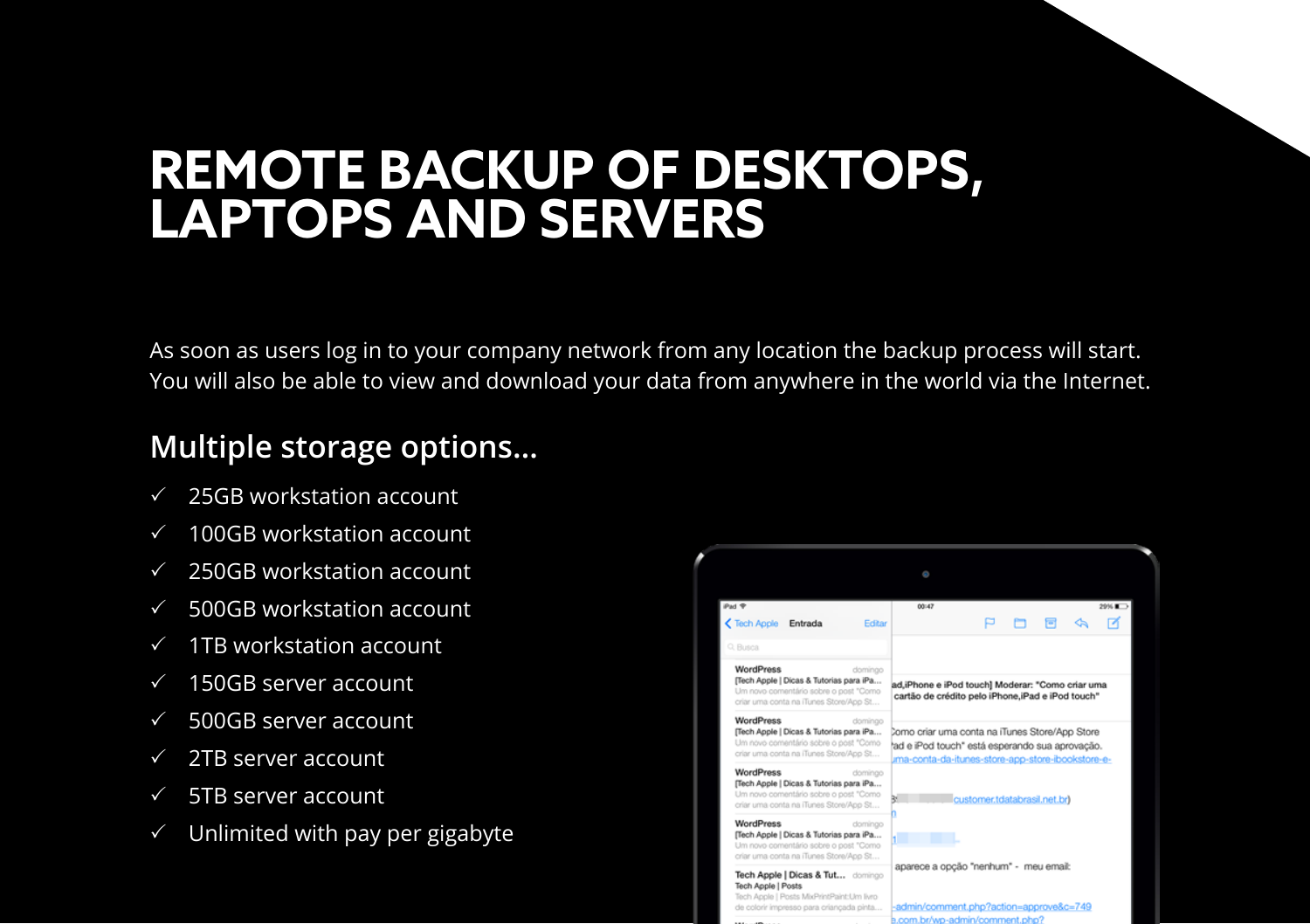## **HOW DOES ACRONIS BACKUP CLOUD WORK?**

Acronis Backup Cloud offers a cover-all, endto-end solution for your backup issues. The solution creates a backup of the data on all of your computers, irrespective of your location. The solution operates in a fully automated way, offering unrivalled ease-of-management and supports various operating systems.

**It really is that simple.**

#### **Suitable for any operating system**

Our Acronis Backup Cloud supports all popular operating systems. This means you are ensured of the right backup capabilities now as well as in the future.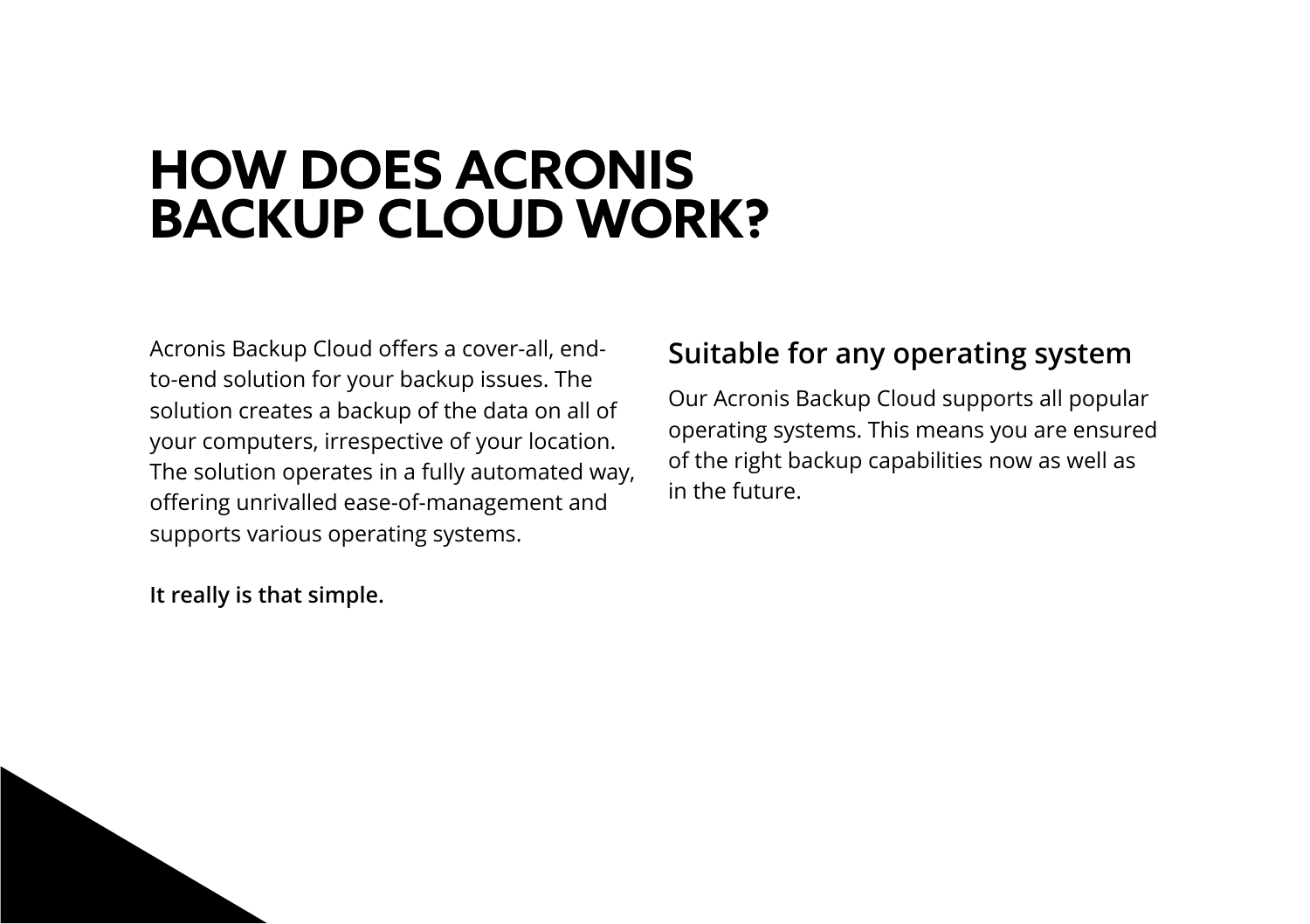# **TECHNICAL FEATURES**

### **OPTIMAL SECURITY**

Powerful encryption, Secure Sockets Layer (SSL) and SOAP message signing; these are just a few of the security technologies that ensure data is protected with our Acronis Backup Cloud. For instance, 256-bit AES encryption guarantees that any data you send via the Internet is always optimally encrypted.

- $\checkmark$  Windows, Mac & Linux support
- $\checkmark$  256-bit AES encryption
- $\checkmark$  MS Exchange Server backup
- $\checkmark$  Pre & post scripts

- $\checkmark$  MS SQL Server backup
- $\checkmark$  MySQL database backup
- $\checkmark$  Bare metal restore options
- $\checkmark$  Centralised backup schedule management
- $\checkmark$  UK based storage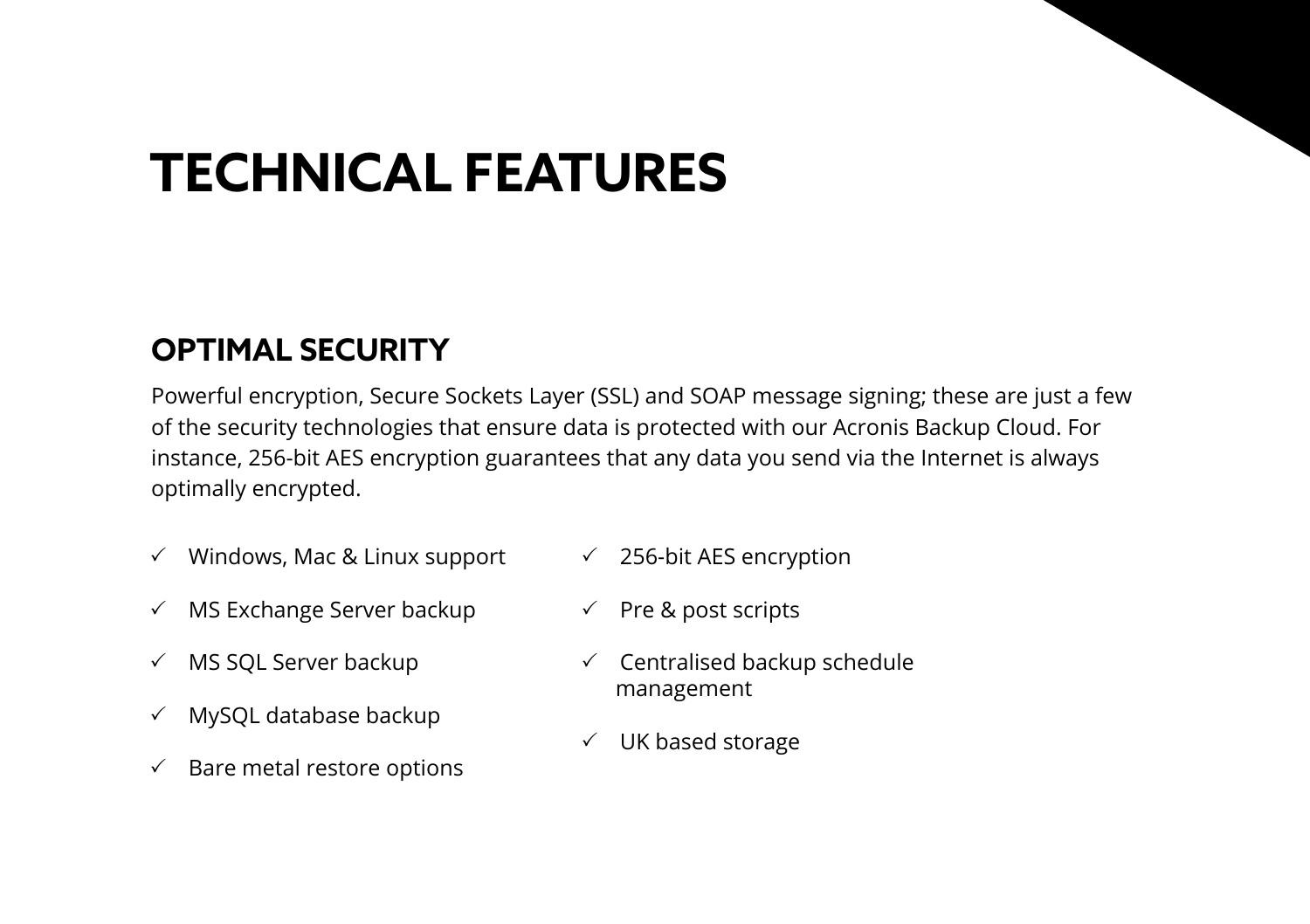Our Acronis Backup Cloud also offers powerful authentication capabilities, ensuring that only authorised parties are able to access your data. Acronis Backup Cloud uses excellent security techniques to ensure that backup data is 100% private and not accessible to anyone but you.



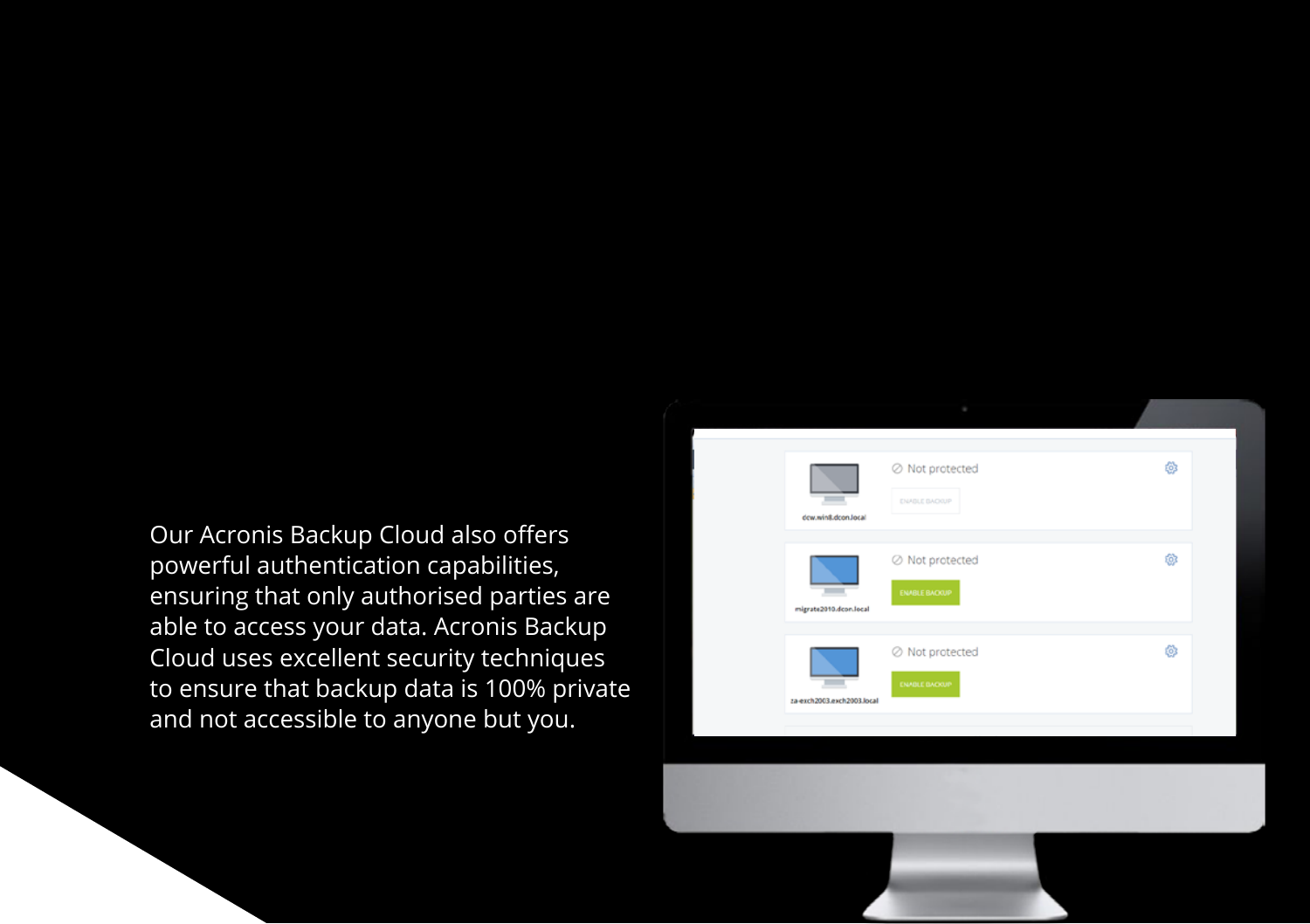# **EXTERNAL DATA CENTRES**

**With Acronis Backup Cloud your data is sent directly to a secure UK location. This eliminates dangers like theft and fire, which do affect local (tape, disk) backups.**

# \*\*\*\*\*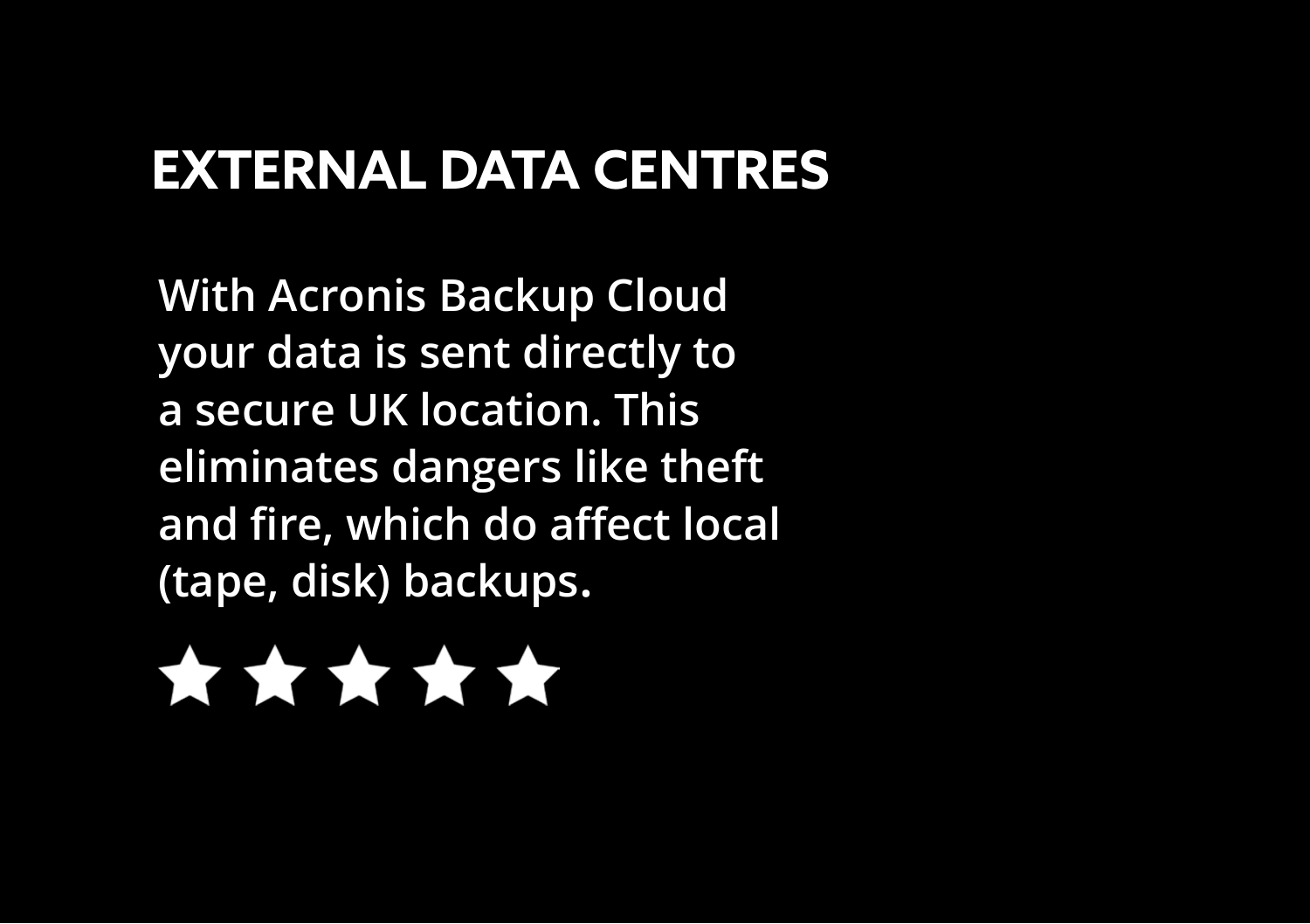# **BENEFITS TO YOUR BUSINESS**

### **AUTOMATIC**

Backups are made automatically through a schedule. Therefore human intervention is unnecessary.

### **PEACE OF MIND**

Cloud backup is 'fire and forget' software; once configured, it works fully automatically.

#### **HIGH AVAILABILITY**

With cloud backup your data is continuously and directly available. When you lose data, you can immediately start with restoring your data.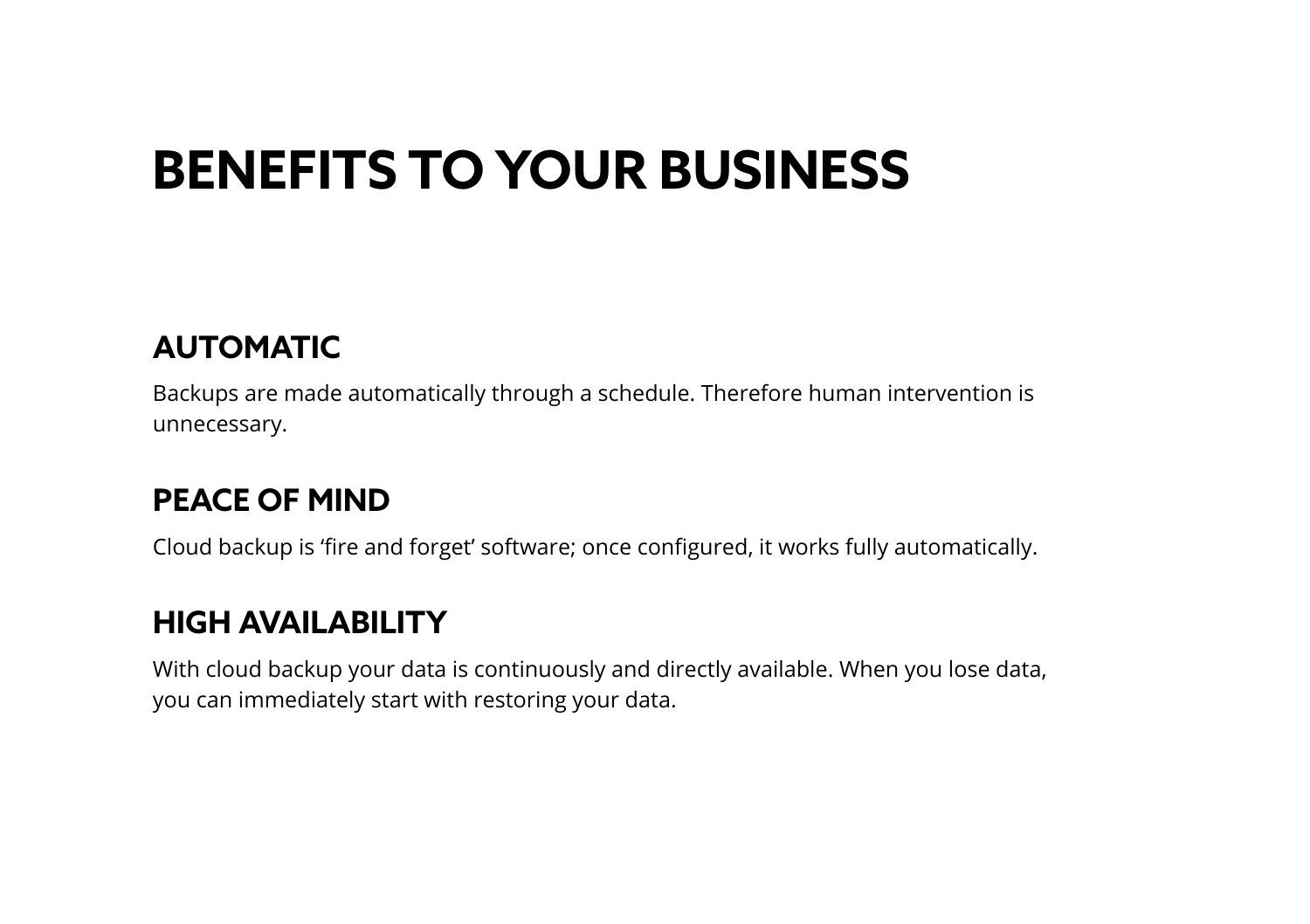# **AND A FEW MORE...**

#### **LOW COST OF OWNERSHIP**

Cloud backup needs to be configured once; thereafter all backups are executed automatically, saving you time and money

### **EASILY RESTORED**

The restore of your data is very fast and easy. You select the backed-up data and choose the target location. In no-time your files and folders are back on your computer.

#### **VERSIONS**

Cloud backup can keep a history of your file changes depending on your retention preferences. Changed files are stored as a new version; this allows you to go back weeks to restore the desired version.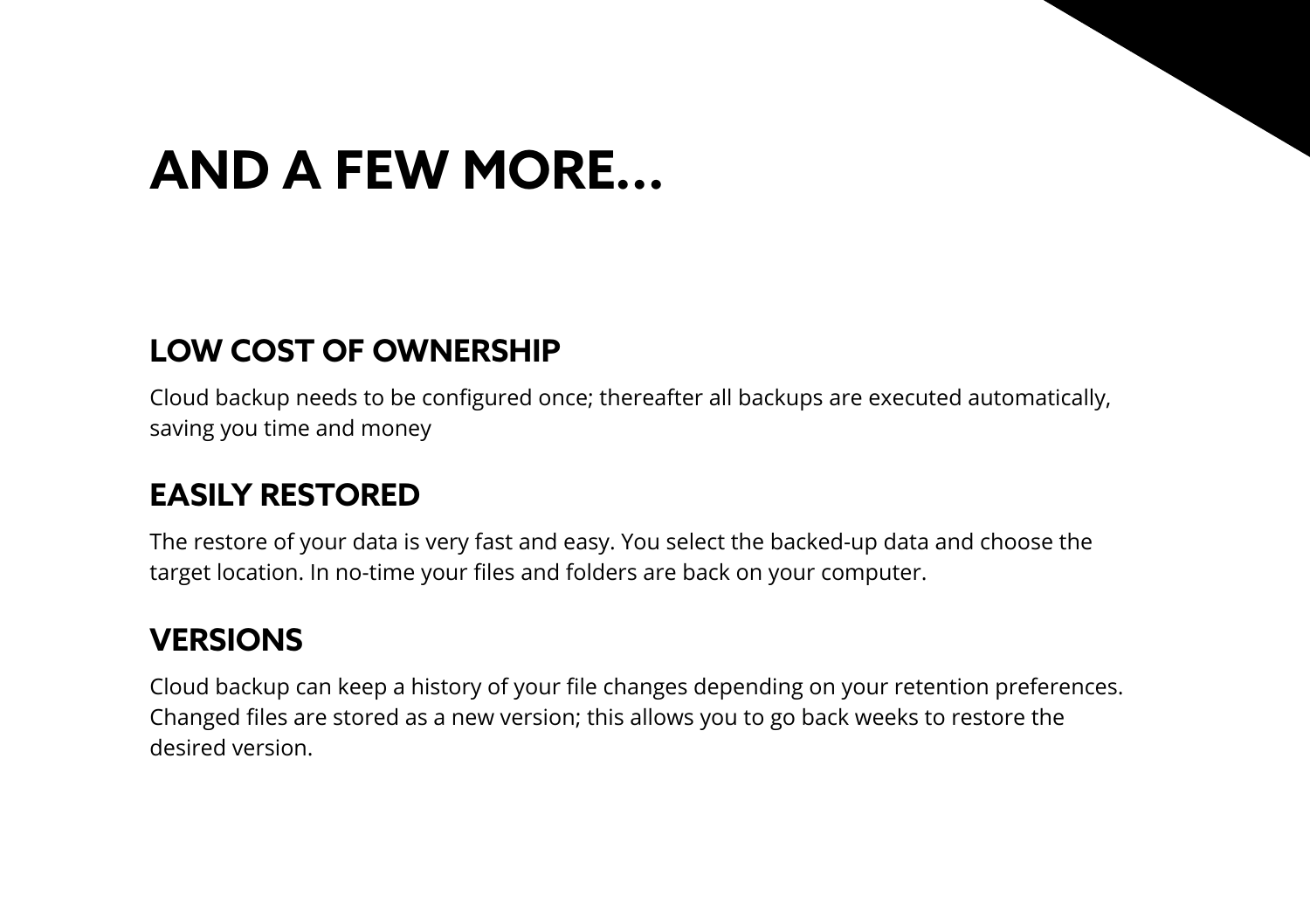### **AUTOMATIC REPORTS, EASY MONITORING**

Automatic reports in the software and through email make sure that you are always up to date about the status of your backups.